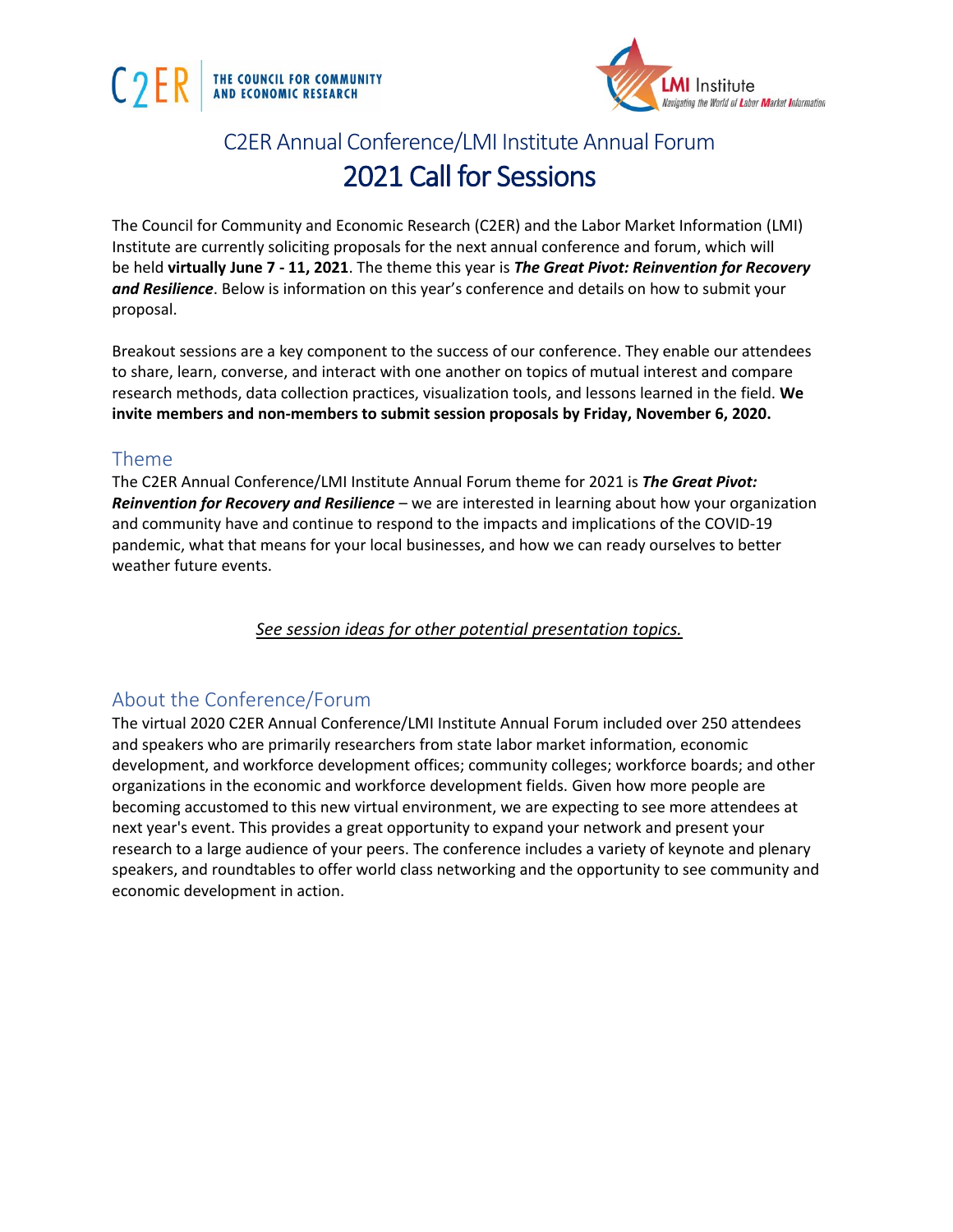# THE COUNCIL FOR COMMUNITY<br>AND ECONOMIC RESEARCH



# Structure & Format

Sessions will be a combination of pre-recorded and live-streaming content. We are seeking to create unique learning opportunities for our attendees and encourage you to submit new and innovative ways to use this time to share new knowledge and approaches, facilitate panel discussions, and/or engage attendees in active conversation. A virtual environment allows us to offer a variety of session formats, including traditional sessions (individual presentations; traditional panels of three 15-20 minute presentations; facilitated roundtable discussions), but we also welcome proposals that utilize the unique advantages of virtual meetings (such as on-site visits to activities or developments of interest in your community that you bring to us virtually).

This year we will continue to include **skill building workshops**. If you host a FREE data tool, website, or have a skillset that you would like to share with business and community researchers, we want to hear from you! Please note that the session is expected to offer an introduction to your data tool or website and a "hands-on" experience to allow participants to gain practical experience with the data, walk away with new skills, and possibly access a new tool for their work going forward. Workshops should be a minimum of 60 minutes long and a maximum of two hours long.

**Become a sponsor city!** Typically, we use the annual convening as an opportunity to learn more about our host city through local research keynotes, sponsors, off-site tours. With a virtual meeting, however, we have a chance to hear and see different communities across the U.S. and have various cities serve as "sponsors" by submitting speaker ideas, remote tours to showcase an area in development, or anything that provides local flavor. A key underlying theme is diversity, equity, and inclusion so we'd love to have different viewpoints and see how research is helping communities of color prosper.

We are interested in a variety of viewpoints, we encourage researchers and analysts from different racial and ethnic backgrounds to share their experiences. If you are recruiting participants for a panel or developing a topic to share, please keep our mutual commitment in mind. We also want to hear from our younger researchers. This could be your chance to make a mark on the community and economic research profession for years to come! We're always looking for new leaders and a fresh set of contributors.

If any of the themes presented below resonate with the research you and your colleagues are doing, please submit a proposal!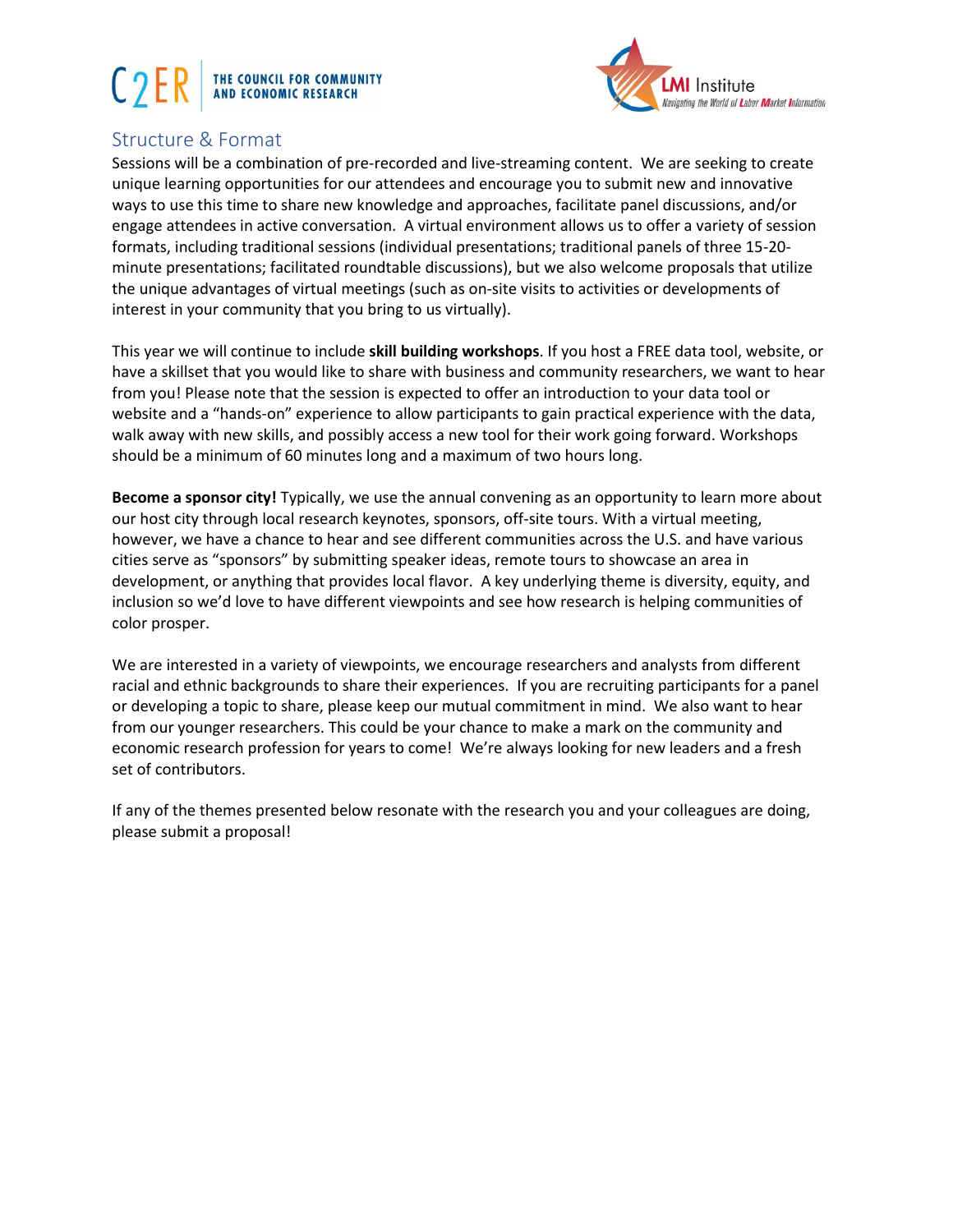



## Session Ideas

Proposals may address one or more of the following ideas as they relate to the theme of *The Great Pivot: Reinvention for Recovery and Resilience.* See the sub-topics below and related research questions and ideas. **Please do not feel limited to the session focus areas listed below.**

- Diversity, Inclusion, Equity
- Response, Recovery, Resilience, Readiness, Reinvention
- Future of Work
- The Virtual Economy Power of Remote Work
- High Frequency Data innovative real time data, unemployment insurance data, etc.
- Technical Skills Workshops
- Sponsor City (see details in Structure & Format above)

#### **Instructions**

- Please submit proposals via ou[r survey tool.](https://www.surveymonkey.com/r/2021CallforProposals) This helps keep the committee organized and ensures no one is inadvertently overlooked. Only proposals submitted via th[e survey tool](https://www.surveymonkey.com/r/2021CallforProposals) will be considered. If you're having trouble with the survey tool or cannot enter the data, please let us know.
- Sessions must be centered on economic and/or workforce development research or the use of data to make economic and/or workforce development policy decisions.
- **Vendors are eligible to propose "Vendor Sponsored Sessions." They will not be considered for other sessions.** To be accepted Vendor Sponsored Sessions should be topical and informative. Sales or marketing sessions will not be considered. We would happily work with vendors seeking to make a proposal to ensure their idea meets our programming goals.
- Proposals should reference how the proposal relates to *The Great Pivot: Reinvention for Recovery and Resilience* in economic and workforce development research.
- Full panel Sessions (usually with three presenters) are approximately 60 minutes. Individual presentations are 15-20 minutes long.
- Session proposals are due by 5:00 pm EST on **Friday, November 6, 2020**.

#### **Guidelines**

- Proposal descriptions are limited to 200 words. Any beyond that will not be considered.
- Limit of two proposals from each organization. The first two submissions will be the two considered.
- Proposals may not be submitted on behalf of another organization.
- There will be no compensation for speaking at the event.
- Proposals are being solicited from C2ER and LMI Institute members and nonmembers alike.
- If you are proposing a panel, you will be responsible for confirming that panel's speakers, managing topics of focus, and organizing bios to submit to C2ER/LMI Institute prior to the event.
- C2ER/LMI Institute reserve the right to edit or make changes to proposed session titles, descriptions, modes of presentation, panels, and moderators. This includes combining proposal ideas that complement each other into one session.
- Speakers are welcome to present at no charge. If you are interested in attending the full conference, contact Spencer Abrams [\(sabrams@crec.net\)](mailto:sabrams@crec.net) for the prorated speaker registration fee.
- C2ER/LMI Institute will provide a response to all submitted proposals no later than January 15, 2021.
- Please contact Jennie Allison [\(jallison@crec.net\)](mailto:jallison@crec.net) with content questions.